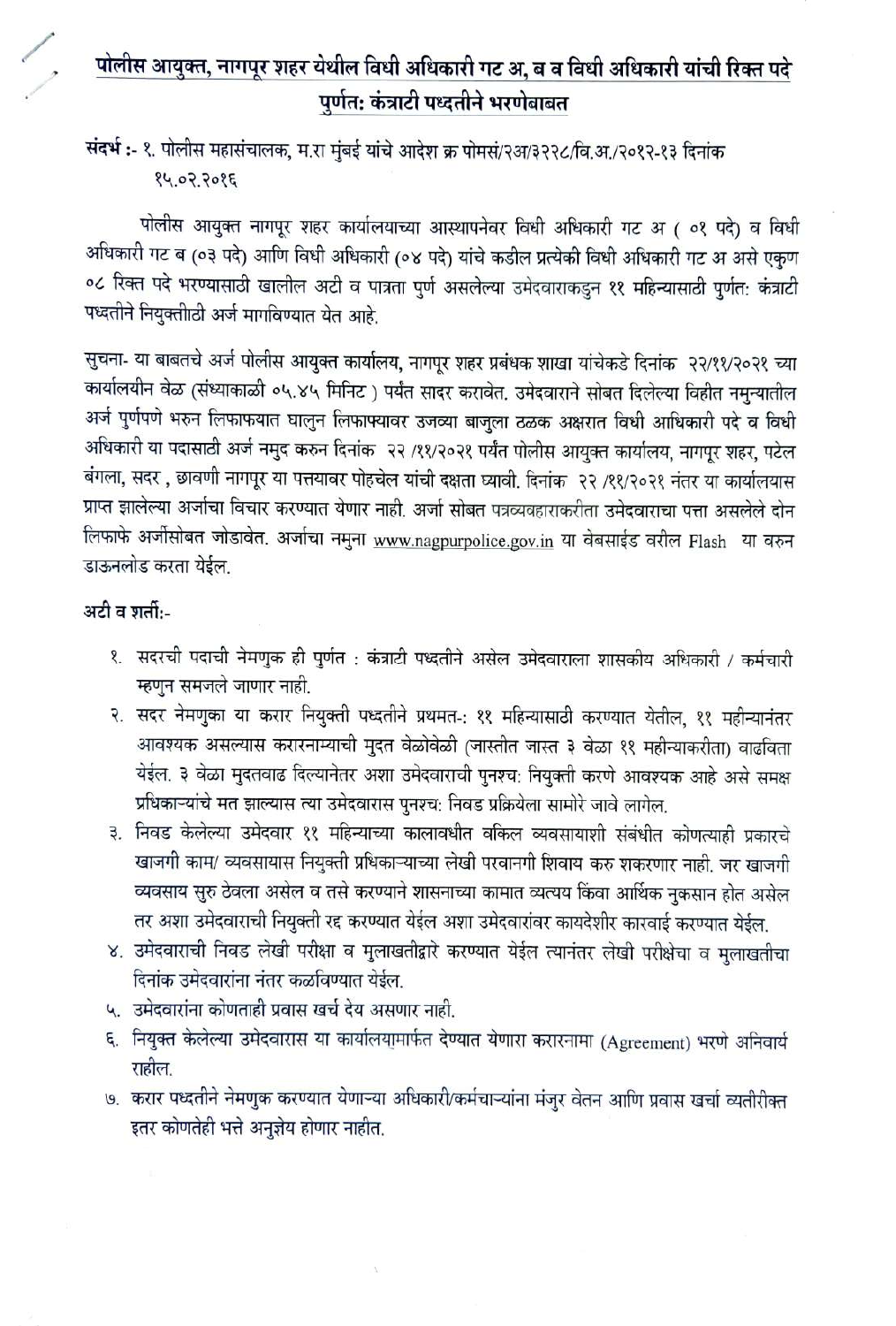- ८. उमेदवारांनी खालील नमुद केलेली शैक्षणिक अर्हता, वयोमर्यादा व अनुभव या अटी दिनांक २२/११/२०२१ पर्यंत पूर्ण करणे आवश्यक आहे.
- ९. अर्जासोबत २.५ से.मी x २.५ से.मी आकाराचे सध्याचे फोटो काढलेले दोन रंगीन फोटो जोडावेत.
- १०. सदरील विधी अधिकारी यांच्या नेमणुका हया मा.मुंबई उच्च न्यायालय, औरंगाबाद खंडपीठ येथे दाखल
- करण्यात आलेल्या याचीका क्र ९१४५/२०१० व ९९१६०/२०१० मध्ये मा. उच्च न्यायालयाने दिलेल्या न्याया निर्णयाविरुध्द मा. सर्वोच्च न्यायालयात न्यायप्रविष्ठ असलेल्या विशेष हक्क याचीका क्र १९००८-१९००९ महाराष्ट्र शासन व इतर विरुध्द अनिता आणि इतर व विशेष हक्क याचिका क्र २०१८२/१२ श्री नारायण तुकारामपंत जोशी आणि इतर विरुध्द महाराष्ट्र शासन व इतर मध्ये दिनांक ०२.११.२००२ रोजी निर्गमित केलेले अंतरीम आदेशाच्या अनुषगाने अंतिम निर्णायाच्या अधिन राहुन असतील.

## लेखी परीक्षेचा अभ्यासक्रम खालील प्रमाणे

- १. मा. उच्च न्यायालय, मा.म.प्र न्यायालय समक्ष एखादया प्रकरणात दाखल करावयाचे परीच्छेदनिहाय अभिप्राय किंवा शपथपत्र (संक्षिप्त स्वरुपात)
- २. सेवाविषयक आणि फौजदारी स्वरुपाचे प्रकरण त्याचप्रमाणे ला.प्र विभागाच्या सापळा प्रकरण किंवा फौ प्र.सं १९७५ मधील कलक १९७ किंवा महाराष्ट्र संघटीत गुन्हेगारी अधिनियम १९९९ मध्ये मंजुर प्रकरणात अभियोग दाखल करण्याची परवानगीर देण्यासाठी आवश्यक माहिती.
- ३. सेवाविषयक आणि फौजदारी प्रकरणात सध्याची न्यायीका स्थिती (Setteled position of law) काय आहे
- ४. इतर न्यायालयीन कायदे विषयक प्रकरणे

|   | अनु.क्र   विधी अधिकारी गट |   | मंजुर पदे   एकत्रित अनुज्ञेय मासीक<br>वेतन+ दुरध्वनी व प्रवास<br>खच |
|---|---------------------------|---|---------------------------------------------------------------------|
|   | विधी अधिकारी गट अ         |   | $30,000 + 4,000$                                                    |
| २ | विधी अधिकारी गट ब         | Ę | $24,000 + 3,000$                                                    |
| ₹ | विधी अधिकारी              | Χ | $30,000 + 3,000$                                                    |
| Χ | एकुण पदं                  |   |                                                                     |

#### करारातील मासीक देय रक्कम

#### जैक्षणीक अर्हता व वयोमर्यादा अनुभव :

१. विधी अधिकारी गट अ

#### शैक्षणीक अर्हता व अनुभव :-

- १. उमेदवार मान्यताप्राप्त विद्यापीठाचा कायद्याचा पदवीधर असेल. तो सनद धारक असेल.
- २. विधी अधिकारी गट अ या पदासाठी वकिली व्यवसायाचा किमान ०७ वर्षाचा अनुभव आवश्यक राहील.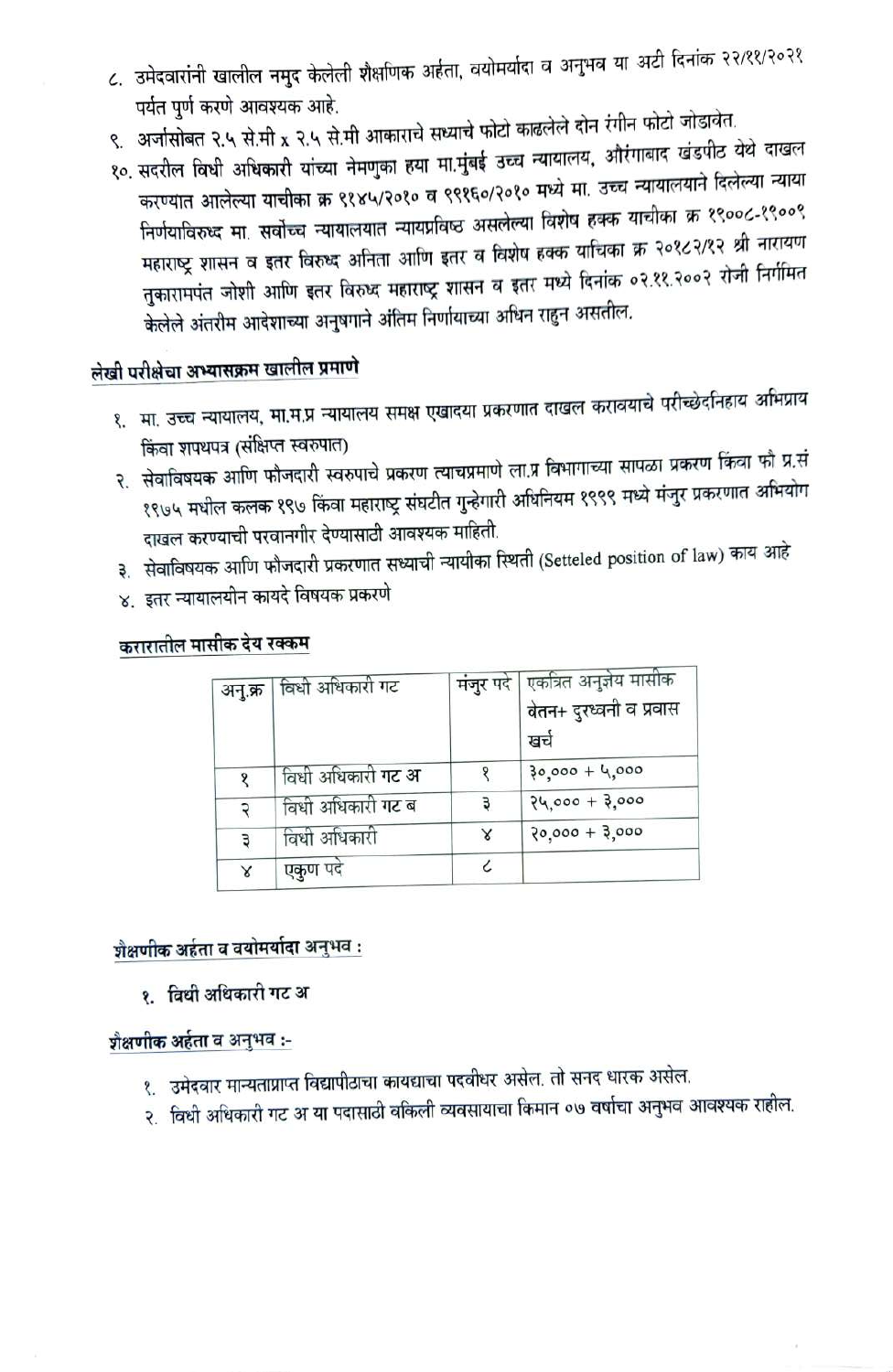- ३. उमेदवारा गुन्हेगारी विषयक, सेवाविषयक, प्रशासनिक अशा सर्व प्रकारच्या कायद्याची सिथ्ती तथा विभागीय चौकशी इ बाबतीत ज्ञानसंपन्न असेल ज्यामुळे कायदेविषयक कार्यवाही तो कार्यक्षमतेने पार पाडु शकेल
- ४. उमेदवारास मराठी, हिंदी व इंग्रजी या भाषांचे पुरेसे ज्ञान असेल.

#### उमेदवाराचे वय

विधी अधिकारी गट अ या पदासाठी उमेदवाराचे वय नियुक्ती वेळी ६२ वर्षा पेक्षा जास्त नसेल.

किंवा

जी व्यक्ती शासकीय सेवेत असतांना प्रत्यक्षपणे विधी विषयक कामकाज हाताळत होती आणि ज्या व्यक्तीस गुन्हेगारी, प्रशासकिय व सेवाविषयक कायदेविषयक सखोल ज्ञान असेल त्याचप्रमाणे मा. सर्वोच्च न्यायालयाने दिलेल्या आदेशानुसार प्रस्थापीत समकालीन कायद्याचे ज्ञान असेल अशा व्यक्तीची शासकीय सेवा ही केवळ अनुभवसाठी ग्राहय धरण्या येईल. सदर व्यक्तीस नियुक्तीबाबतच्या अन्य अटी लागु राहतील. शासकीय सेवेत कार्यरत व्यक्ती निवडीस अपात्र असेल.

#### २) विधी अधिकारी गट ब

#### शैक्षणीक अर्हता व अनुभव :-

- १. उमेदवार मान्यप्राप्त विद्यापिठाचा कायद्याचा पदवीधर असेल. तो सनद धारक असेल.
- २. विधी अधिकारी गट ब या पदासाठी वकिली व्यवसायाचा किमान ५ वर्षाचा अनुभव आवश्यक राहील.
- ३. उमेदवार गुन्हेगारी विषयक, सेवाविषयक, प्रशासनिक अशा सर्व प्रकारच्या कायद्याची स्थिती तथा विभागीय चौकशी इ बाबतीत ज्ञानसंपन्न असेल ज्यामुळे कायदेविषयक कार्यवाही तो कार्यक्षमतेने पार पाडु शकेल
- ४. उमेदवारास मराठी, हिंदी व इंग्रजी या भाषांचे पुरेसे ज्ञान असेल.

#### उमेदवाराचे वय

विधी अधिकारी गट ब या पदासाठी उमेदवाराचे वय नियुक्ती वेळी ६० वर्षा पेक्षा जास्त नसेल

#### किंवा

जी व्यक्ती शासकीय सेवेत असतांना प्रत्यक्षपणे विधी विषयक कामकाज हाताळत होती आणि ज्या व्यक्तीस गुन्हेगारी, प्रशासकीय व सेवाविषयक कायद्यांविषयक सखोल ज्ञान असेल त्याचप्रमाणे मा. सर्वोच्च न्यायालयाने दिलेल्या आदेशानुसार प्रस्थापित समकालीन कायद्याचा ज्ञान असेल अशा व्यक्तीची शासकीय सेवा ही केवळ अनुभवासाठी ग्राहय धरण्यात येईल. सदर व्यक्तीस नियुक्तीबाबतच्या अन्य अटी लागु राहतील. शासकीय सेवेत कार्यरत व्यक्ती निवडीस अपात्र असेल.

## ३) विधी अधिकारी

#### शैक्षणीक अर्हता व अनुभव :-

- १. उमेदवार मान्यताप्राप्त विद्यापीठाचा कायद्याचा पदवीधीर असेल. तो सनद धारक असेल.
- २. विधी अधिकरी गट ब या पदासाठी वकिली व्यवसायाचा किमान ५ वर्षाचा अनुभव आवश्यक राहील.
- ३. उमेदवार गुन्हेगारी विषयक, सेवाविषयक, प्रशासनिक अशा सर्व प्रकारच्या कायद्याची स्थिती तथा विभागीय चौकशी इ बाबतीत ज्ञानसंपन्न असेल ज्यामुळे कायदे विषयक कार्यवाही तो कार्यक्षमतेने पार पाडु शकेल.
- ४. उमेदवारास मराठी, हिंदी व इंग्रजी या भाषांचे पुरेसे ज्ञान असेल.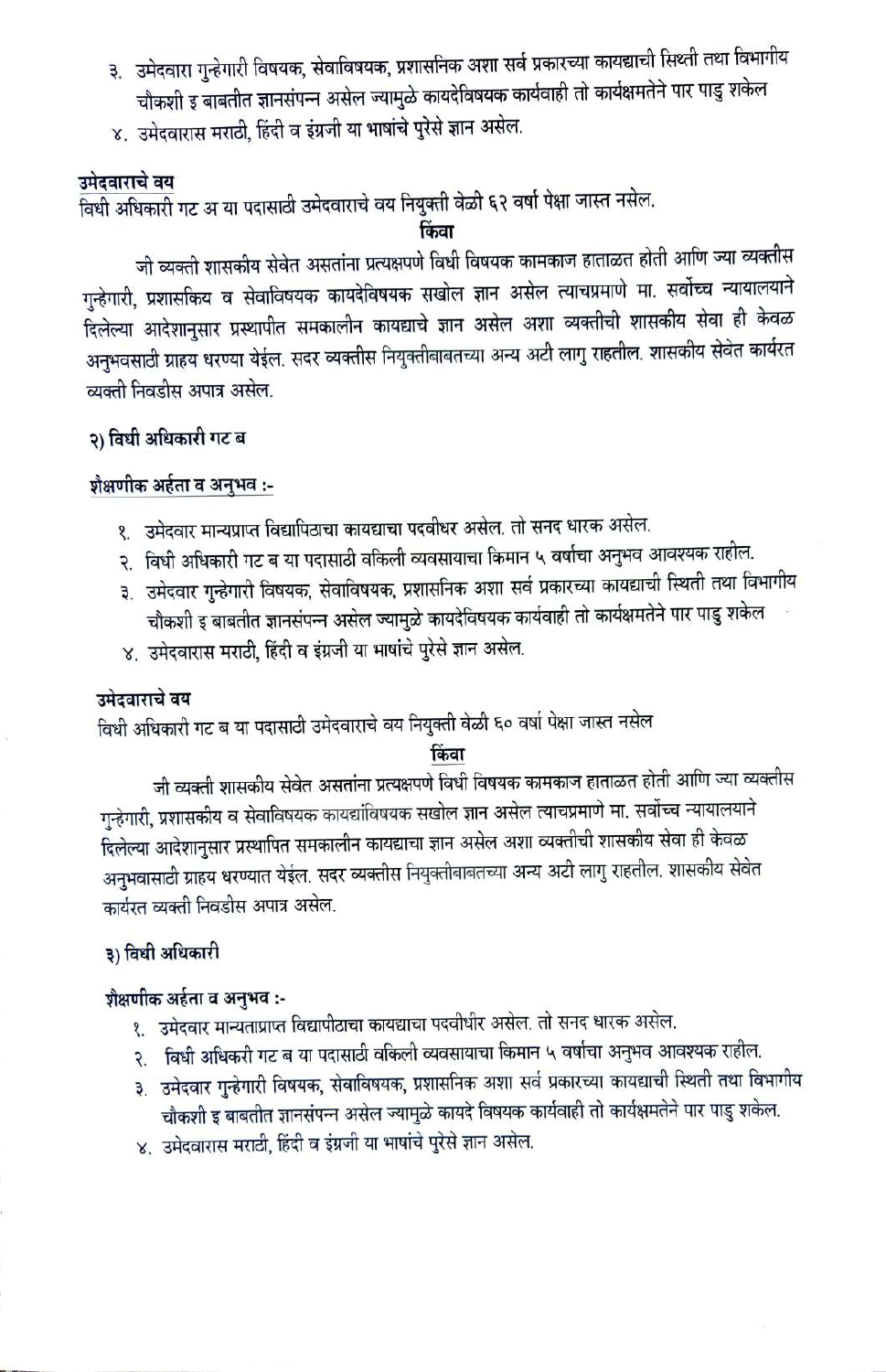#### उमेदवाराचे वय

विधी अधिकारी या पदासाठी उमेदवाराचे वय नियुक्ती वेळी ६० वर्षा पेक्षा जास्त नसेल.

किंवा

जी व्यक्ती शासकीय सेवेत असतांना प्रत्यक्षपणे विधी विषयक कामकाज हाताळत होती आणि ज्या व्यक्तीस गुन्हेगारी, प्रशासकीय व सेवा विषयक कायद्यांविषयक सखोल ज्ञान असेल त्याचप्रमाणे मा सर्वोच्च न्यायालयाने दिलेल्या आदेशानुसार प्रस्थापित समकालीन कायद्याचे ज्ञान असेल अशा व्यक्तीची शासकीय सेवा ही केवळ अनुभवासाठी ग्राहय धरण्यात येईल. सदर व्यक्तीस नियुक्तीबाबतच्या अन्य अटी लागू राहतील. शासकीय सेवेत कार्यरत व्यक्ती निवडीस अपात्र असेल.

# विधी अधिकारी गट अ, ब व विधी अधिकारी-कर्तव्य व जबाबदाऱ्या :

- १. कार्यालयाकडे प्राप्त होणाऱ्या सर्व प्रकारच्या कायदेविषयक बाबीबाबत/न्यायालयीन प्रकरणी सल्ला देणे व न्यायालयीन प्रकरणे हाताळणे.
- २. सेवाविषयक/प्रशासकिय बाबी/ विभागीय चौकशी तथा समकालीन कायद्याची प्रस्थापित स्थिती यासोबत सर्व प्रकरणी सल्ला देणे व ती प्रकरणे हाताळणे.
- ३. प्रलंबित न्यायालयीन प्रकरणे तत्परतेने निकाली काढण्यासाठी सरकारी वकीलाकडे पाठपुरावा करणे जेथे शासन प्रतिवादी आहे अशा प्रकरणी सादर करावयाची प्रतिज्ञा पत्रे संबंधित अधिकाऱ्यांच्या मदतीने तयार
- ४. शपथ पत्राचा नमुना तयार करणे व त्यास समक्ष प्राधिकाऱ्यांची मान्यता घेऊन न्यायालयात विहीत मुदतीत सादर होईल वे पाहणे.
- ५. जेथे शासनाचे विरोधात न्यायालयाने निकाल दिलेला आहे अशा प्रकरणामध्ये न्यायालयाच्या निर्णयाचा अभ्यास करुन त्या अनुषंगाने अपील दाखल करण्याच्या संदर्भात उचित कार्यवाही करणे.
- ६. अपील करणे योग्य असल्यास व तसा निर्णय झाल्यास अपीलाचा मसुदा तयार करुन तो संबंधीत सरकारी वकीलाकडे पाठविणे व अपीलाचा अंतिम निर्णय लागेपर्यंत पाठपुरावा करणे
- ७. विधी विषयक कामकाजा बाबत वेळोवेळी नमुद केलेले कार्य विहित मुदतीत पार पाडणे.
- ८. पोलीस स्टेशनमध्ये प्रथम खबरी अहवाल दाखल करण्यास योग्य ती मदत करणे.
- ९. वेळोवेळी देण्यात आलेले इतर काम.

पोलीस उप आयुक्त, ( मुख्यालय) नागपूर शहर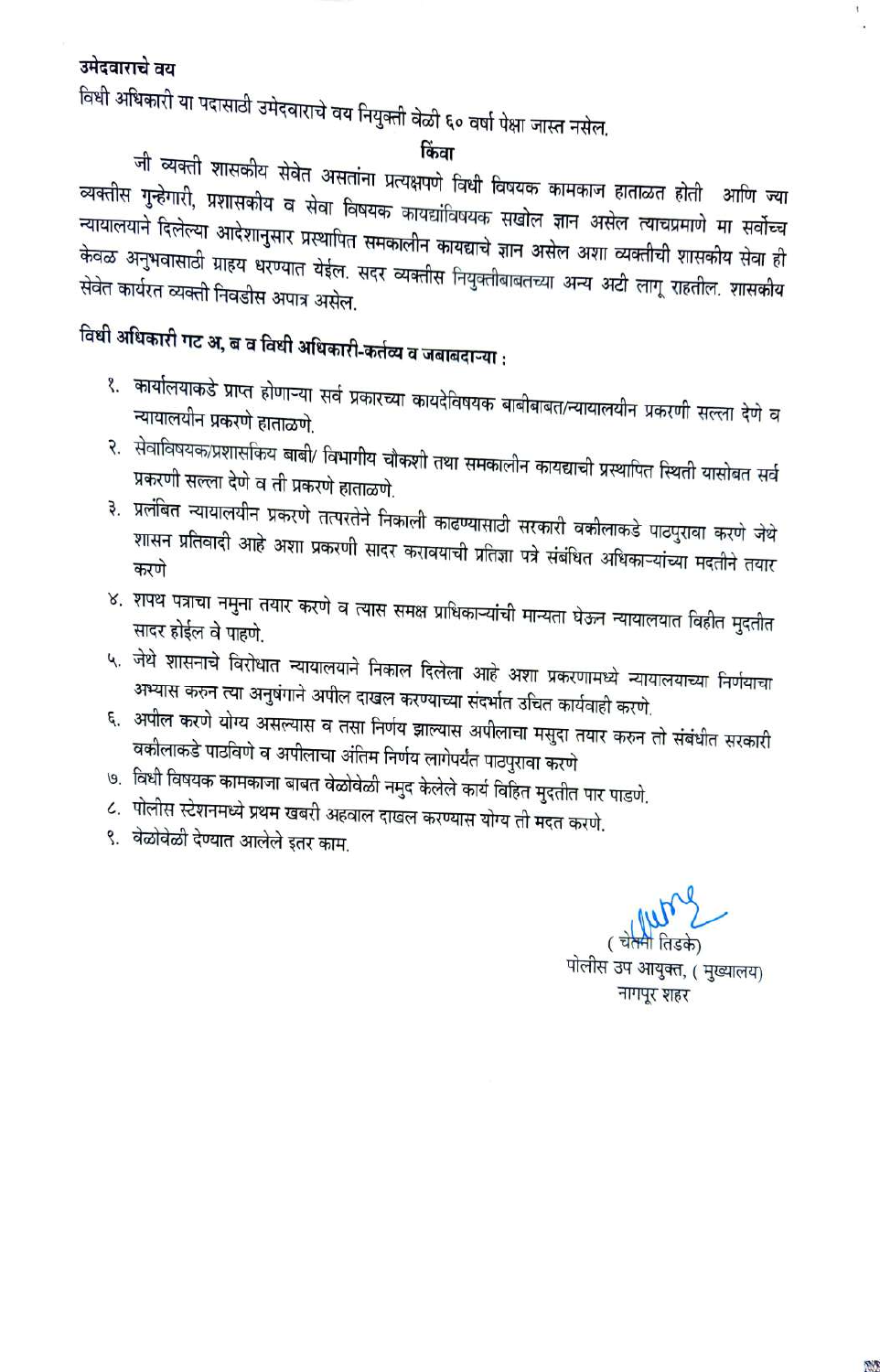#### अर्जाचा नमुना

अ) विधी अधिकारी गट अ, ब / विधी अधिकारी पदाकरीता अर्ज

|   | विधी अधिकारी   |                                           |
|---|----------------|-------------------------------------------|
|   |                | विधी अधिकारी व विधी अधिकारी गट ब          |
| 3 | अधिकारी गट "अ" | विधी अधिकारी व विधी अधिकारी गट "ब" व विधी |

एका फोटोवर स्वाक्षरी जागी करुन या चिकटवावा व दुसरा फोटो स्वाक्षरी करुन अर्जासोबत लिफाफ्यात जोडावा

(टिप – अर्जदारानी अर्ज भरतेवेळी लागु असलेल्या रकान्यात √ अशी खुण करावी.)

| कार्यालयीन उपयोगासाठी                                                           |  |  |  |
|---------------------------------------------------------------------------------|--|--|--|
| $\vert$ 1 अर्ज कमांक $\vert$ :                                                  |  |  |  |
| 2. अर्ज स्विकारल्याचा दिनांक :<br>3. अर्ज स्विकारणाऱ्याची स्वाक्षरी दिनांकासहः– |  |  |  |

सुचना :– अर्जातील अंक फक्त इंग्रजीत लिहावेत

अर्जदाराने माहीती मराठीत लिहावी व दर्शविलेल्या ठिकाणची माहीती फक्त इंग्रजीत लिहावी. आवश्यक नसेल तेथे खोडावे.

अ) अर्जदाराची वैयक्तीक माहिती

|                | 1. अर्जदाराचे संपुर्ण नांव : आडनांव | नाव | वडीलांचे / पतीचे नांव |  |  |
|----------------|-------------------------------------|-----|-----------------------|--|--|
|                | इंग्रजीत:                           |     |                       |  |  |
|                |                                     |     |                       |  |  |
| $\mathfrak{p}$ | तालक                                |     |                       |  |  |

दिवस महिना वर्षे

> दिवस महिना

वर्षे

7. लिंग: पुरुष: महिला:

9.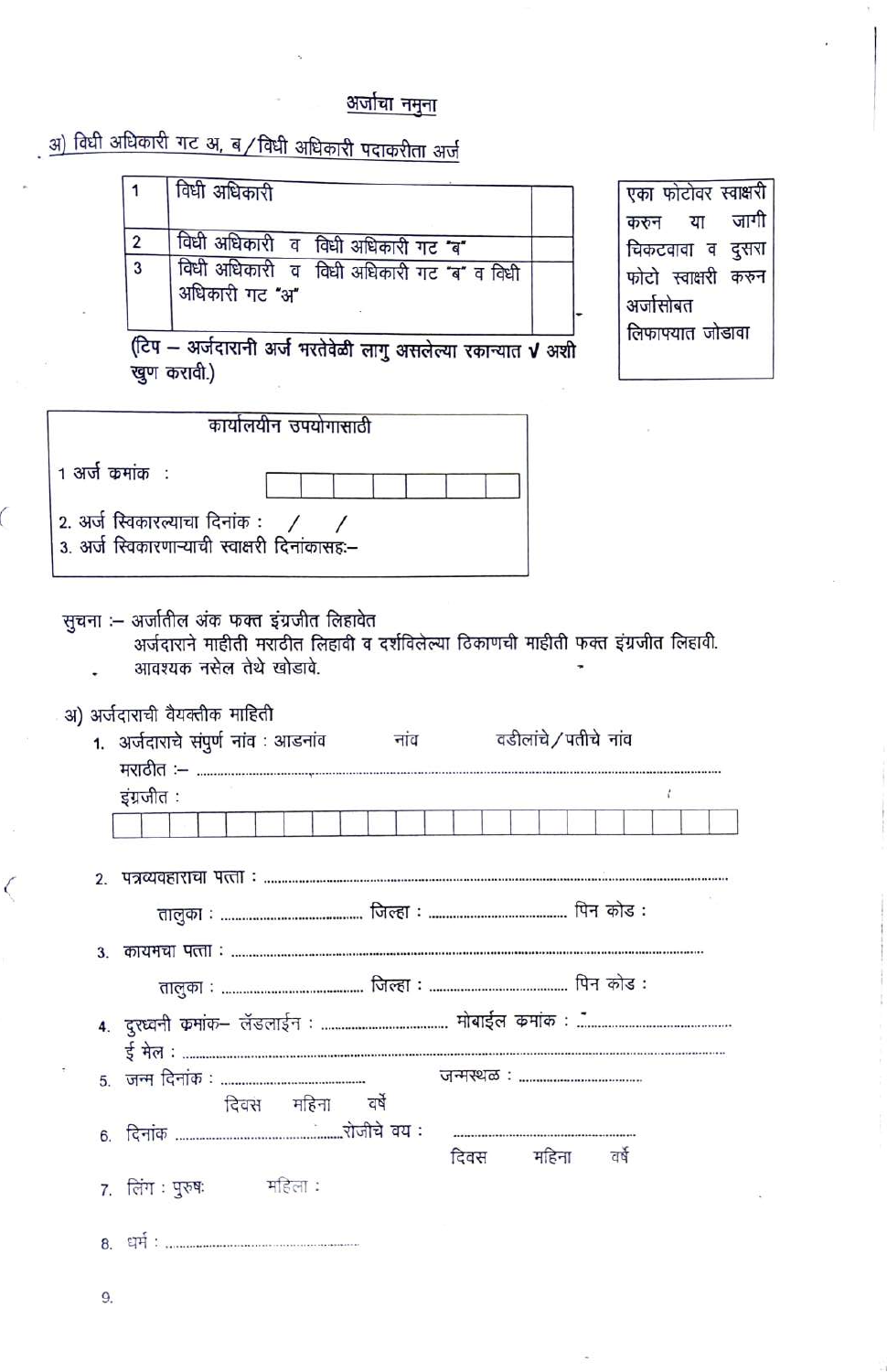10. महाराष्ट्र राज्याचे रहिवासी आहात का? : होय नाही योग्य असेल त्या ठिकाणी (  $\sqrt{ }$  ) अषी खुण करावी.

#### ब) अर्जदाराची शैक्षणीक माहिती :

#### 11. शैक्षणीक अर्हता :

| शिक्षण                                                                           | शैक्षणिक संस्थेचे बोर्ड/विद्यापीठ<br>नांव (विद्यालय $\angle$<br>महाविद्यालय) | उत्तीर्ण<br>झाल्याचा<br>दिनांक | मिळालेले<br>गुण | मिळालेली<br>टक्केवारी |
|----------------------------------------------------------------------------------|------------------------------------------------------------------------------|--------------------------------|-----------------|-----------------------|
| 1) माध्यमीक शांलात<br>प्रमाणपत्र परीक्षा (इ.<br>10वी) अथवा जुनी 11<br>वी परीक्षा |                                                                              |                                |                 |                       |
| 2) उच्च<br>माध्यमिक<br>शालात प्रमाणपत्र<br>परीक्षा (इ.12वी)                      |                                                                              |                                |                 |                       |
| 3) पदवी                                                                          |                                                                              |                                |                 |                       |
| 4) विधी पदवी                                                                     |                                                                              |                                |                 |                       |

12. इतर शैक्षणीक अर्हता :

€

Ü

संगणक प्रशिक्षित आहे काय? होय नाही

13. अर्जदाराची इतर माहिती

अ) सनद घेतल्याचा दिनांक

ब) उमेदवाराने स्वतः हाताळलेल्या केसेसचा तपषिल

| अ.क्र. | न्यायालयाचे नाव | कसंसचा प्रकार | कसंसच्या, संख्या |  |  |
|--------|-----------------|---------------|------------------|--|--|
|        |                 |               |                  |  |  |

टिप: वकीली व्यवसायाचे अनुभवाचे प्रमाणपत्र असणे आवश्यक आहे.

13-34 अर्जदारांवर यापूर्वी कोणत्याही अपराधाबाबत कधीही अटक करण्यात/ स्थानबध्द करण्यात/बध्द करण्यात/सिध्दोषी ठरवण्यात आले आहे काय, किंवा होयः अनई ठरविण्यात आले आहे काय, किंवा कोणत्याही विद्यापीठाकडून किंवा इतर कोणत्याही शैक्षणीक प्राधिकरणाकडून / संस्थेकडून कोणत्याही परिक्षेस नाही: बसण्यास मनाई करण्यात आली आहे काय/काढून टाकण्यात आले आहे काय?

13-ब हा अर्ज भरतेवेळी कोणत्याही न्यायालयात, विद्यापीठात किंवा इतर होय: कोणत्याही शैक्षणिक प्राधिकरणात/संस्थेत उमेदवाराविरुध्द कोणतेही प्रकरण प्रलंबित आहे काय? नाहीः

(13-अ किंवा 13-य चे उत्तर होय असेल तर हा अर्ज भरतांना सदर खटला, अटक, दोषसिध्दी, दड. शिक्षादेष इत्यादीचा संपर्ण तपषिल आणि रथानवध्दता न्यायालय/विद्यापिठ/शैक्षणिक प्राधिकरणात इत्यादी ठिकाणी प्रलंबित असलेल्या प्रकरणाचे स्वरप स्पष्ट करावे.)

िलाण: दिनके :